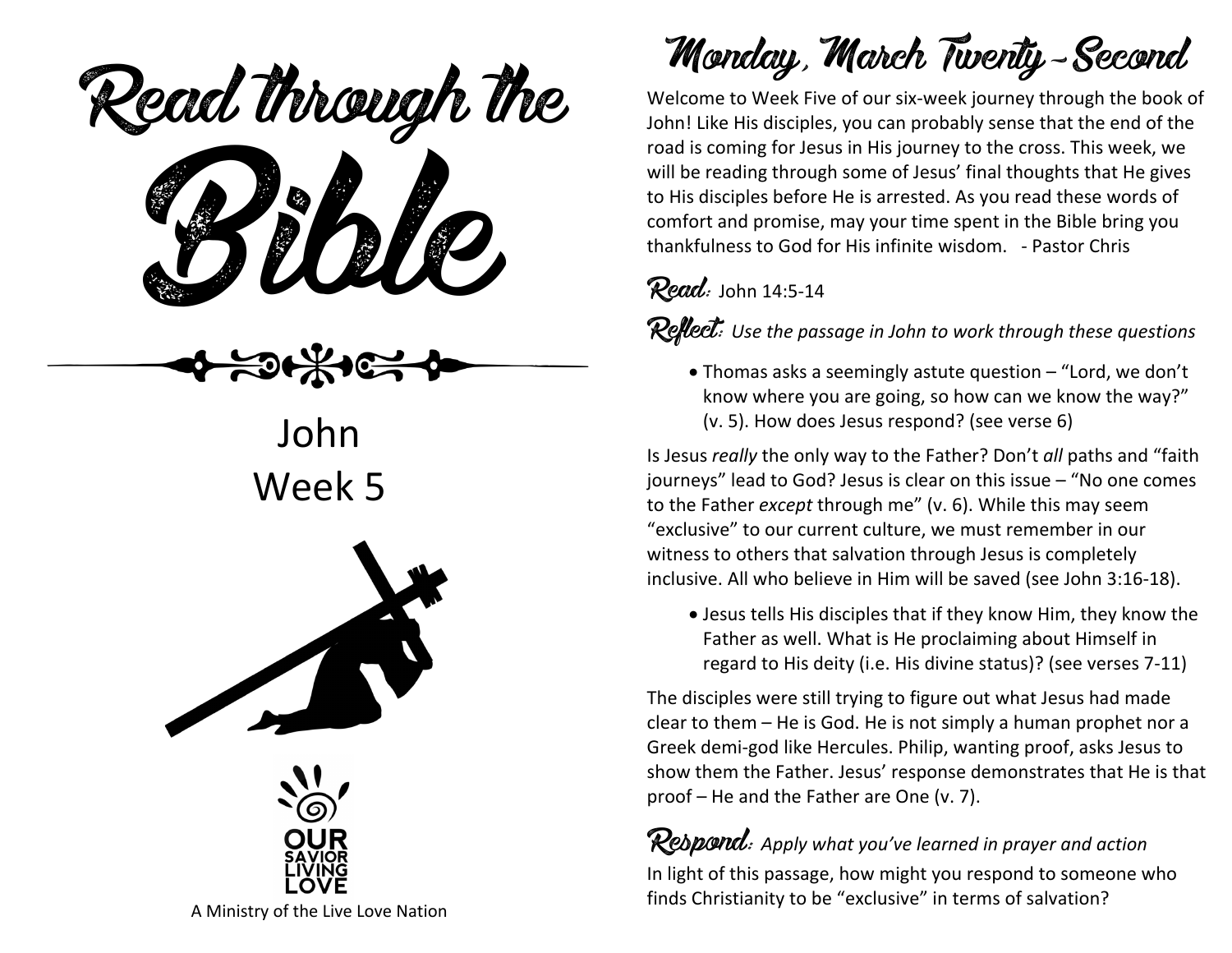# Tuesday, March Twenty-Third

"Simba, let me tell you something my father told me. Look at the stars. The great kings of the past look down on us from those stars." "Really?" "Yes. So, whenever you feel alone, just remember that those kings will always be there to guide you. And so will I." This exchange from Disney's *The Lion King* highlights what people and cultures have tried to answer over the centuries – what happens to those who leave us? Were they just a part of our story, or do they become a meaningful part of who we are? While many of these explanations are often convoluted and muddled, Jesus gives a clear explanation in our passage today of Who would be sent to His followers once He leaves them to return to the Father.

### Read: John 14:15-31

Reflect: Use the passage in John to work through these questions

- Who does Jesus say He will leave with His followers when He goes? (see verses 16-17)
- What does the Holy Spirit do in the lives of Jesus' followers? (see verse 26)

It's often difficult when people we look to for authority and direction leave us. Teachers retire. Pastors take calls elsewhere. Coaches make a career change. You can imagine how Jesus' disciples must have felt when He told them He would be leaving them soon. But He provides them reassurance with the Holy Spirit – a "Counselor" who would be with them "forever," and who would "teach" and "remind" them of Jesus' words (vv. 16 and 26). Jesus assured them they would not continue their journey alone.

• How does Jesus identify those who love Him? How does He respond to those who love Him? (see verse 21)

#### Respond: *Apply what you've learned in prayer and action*

In light of verse 21, would you say that you love Jesus according to the criteria He has laid out? Spend some time in prayer on this.

# Wednesday, March Twenty-Fourth

Post-pandemic, a friend invites you over to her Gulfport bungalow for dinner. After the meal, she takes you outside and shows you all of the plants and trees in her garden. She then points to a big, tall tree in the middle of the garden and asks you if you know what kind of tree it is. As you look at it, you notice the tree has rotted through, there are no leaves, and many of the branches have fallen off. As a result, you find yourself unable to answer her question. But suppose you looked up at the tree, and it was filled with apples and bright green leaves. Right away, you'd be able to identify the tree as an apple tree because of its fruit. In today's passage, Jesus tells His disciples how a person can identify one of His followers.

#### $Read:$  John 15:1-17

Reflect: *Use the passage in John to work through these questions*

- How does a branch bear fruit? What happens to branches that do not bear fruit? (see verses 4-6)
- How does a person "show" oneself to be Jesus' disciple? (see verse 8)

Jesus makes it clear to His disciples that His followers don't just say they are followers. They show it through their actions. Because we are in Christ (the true vine) and we are the branches, we cannot bear fruit apart from Him. When we Live Love with others, we do so with the strength, direction, and compassion of Jesus.

- Who are Jesus' followers to love and what does that love practically look like? (see verses 12-14)
- What are the old and new identities of Jesus' followers? (see verse 15)

What a joy it is that Jesus calls those who remain in Him friends!

### Respond: *Apply what you've learned in prayer and action*

Take some time to consider if it is evident to others by your fruit that you are Jesus' disciple. How can you 'remain' in Jesus?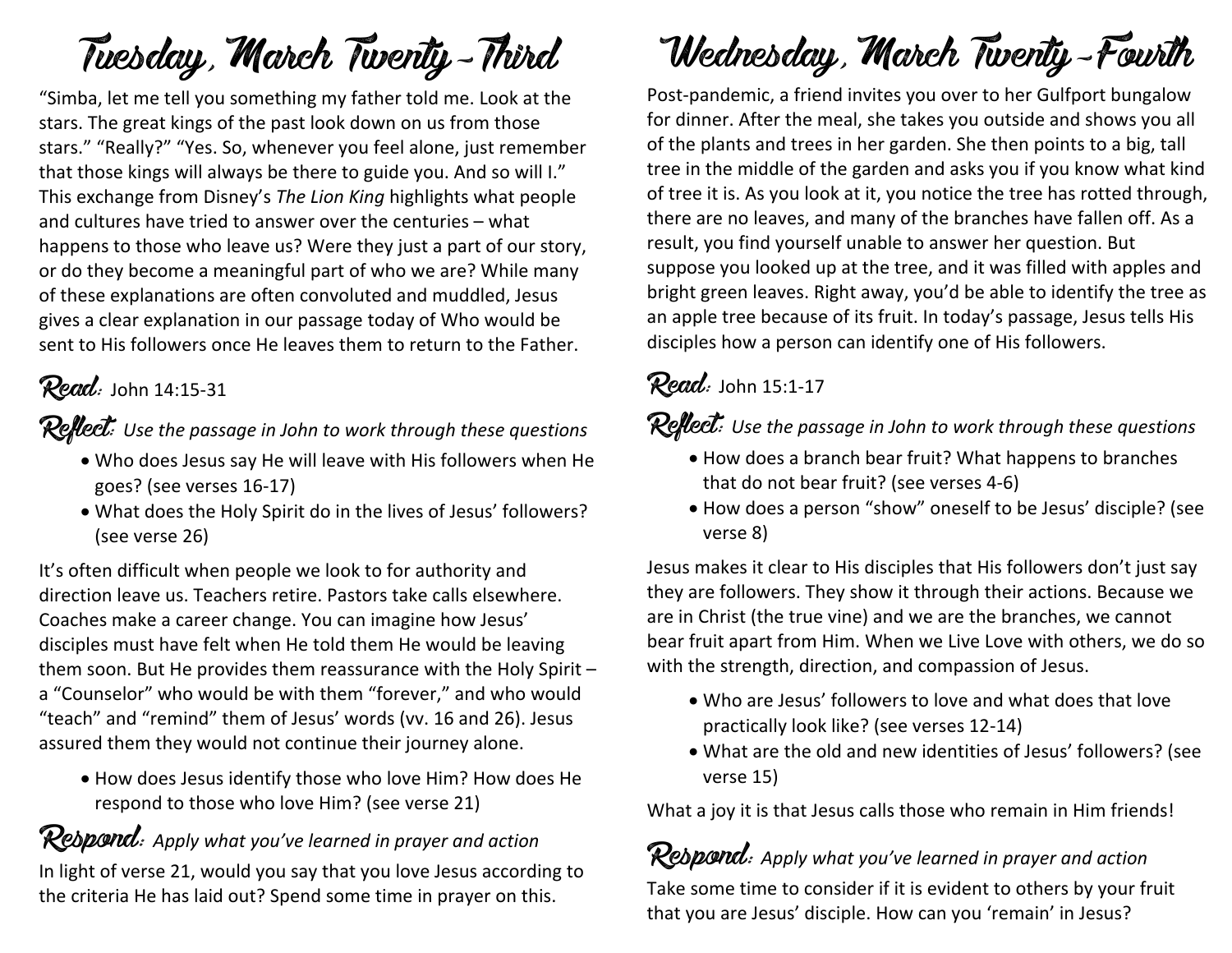Thursday, March Twenty-Fifth

Fan base biases are everywhere. "Red Sox fans are all so rude!" "Lakers fans are always so obnoxious!" "Poor Browns fans…" Oftentimes, we ascribe traits and feelings towards fan bases because of who they are associated with. If your team keeps getting pummeled by an opposing team, you may start to associate all of their fans in a negative fashion. If you had a bad experience with an opposing fan, you may start to assume all of that team's fans are like that. In our passage today, Jesus reminds His disciples that people will ascribe traits and feelings towards them because of who they are associated with.

#### Read: John 15:18-27

Reflect: *Use the passage in John to work through these questions*

• Why should followers of Jesus expect persecution? (see verses 18 and 21)

Jesus reminds His disciples that there is a great cost to following Him. Because they "do not belong to the world," the world will be a difficult place to carry on Jesus' message (v. 19). In this sense, He is ensuring they are ready to do what He has called them to do.

- Why does Jesus say people have no excuse for their sin? (see verses 22-24)
- Who else is to testify about Jesus besides the Holy Spirit? (see verses 26-27)

In verse 27, Jesus again lays out the groundwork for His Great Commission (see Matthew 28:18-20). His disciples are not just to take in what they have learned from Jesus; they are to testify about Him to others. In doing so, He gives them an important responsibility to carry out once He has left them.

Respond: *Apply what you've learned in prayer and action* Take some time to go to God in prayer and thank Him for sending His Counselor to guide you through the persecution you face.

Friday, March Twenty-Sixth

If you've ever been to Sawgrass Lake Park to enjoy its nature and wildlife, you've probably noticed a few well-placed signs warning, "BEWARE: ALLIGATORS IN AREA." While you may not scream or run at the sight of the sign, you'll probably find yourself walking more cautiously in that area because of it. While we can't always foresee the dangers that will cross our paths, signs like these help us to prepare for potential encounters with those dangers. In our passage today, Jesus warns His disciples of the dangers they will face once He is gone.

#### $Read:$  John 16:1-16

Reflect: *Use the passage in John to work through these questions*

• Why does Jesus warn His disciples about the hardships they will face? (see verses 1-4)

Imagine what it must have been like to walk alongside Jesus for approximately three years. You would have seen Him heal people of their illnesses. You would have witnessed Him meet peoples' needs in unimaginable ways. You would have heard Him speak as One with ultimate authority from above. In many regards, you would have thoroughly enjoyed your time with Him. But imagine how you might feel if Jesus told you one day that not only was He going to leave you, but that you would face threats and hardships as a result. Would you still enjoy being a disciple of Jesus? Would you still follow this Man? How would you react now knowing that hardship and adversity await you?

- In what three ways will the Counselor convict the world of its guilt? (see verses 7-11)
- What might Jesus be referring to in verse 16?

#### Respond: *Apply what you've learned in prayer and action*

Take a moment to consider how you typically react to hardships in your life. Who or what do you turn to during those times?